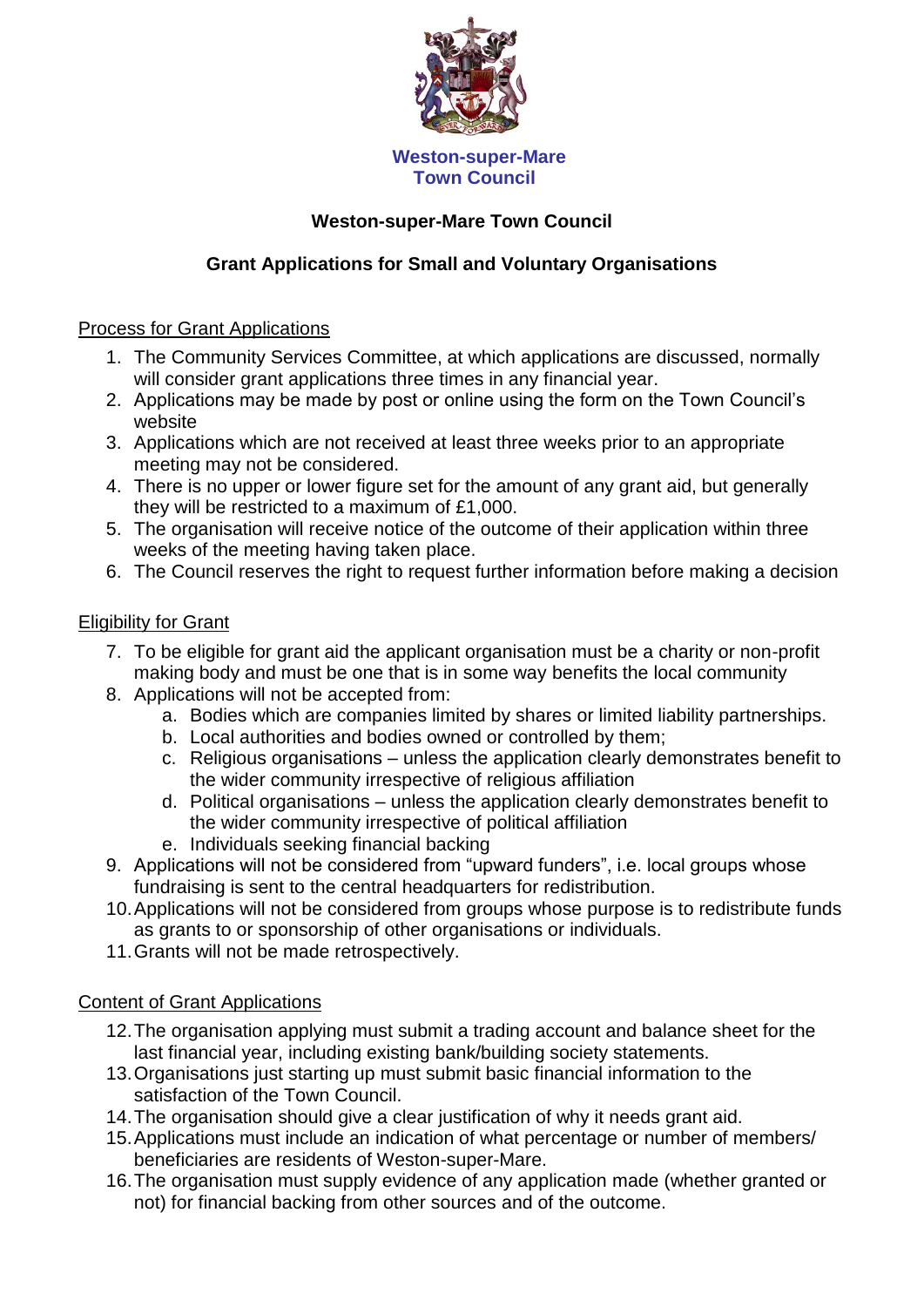## Criteria for Determination of Grant Applications

- 17.All applications which meet the eligibility and content requirements will be decided by elected members of the Council using their discretion, taking into account the following criteria:
	- a) Is the organisation one either based in the civil parish of Weston-super-Mare (including Worle and Uphill) or serving a significant proportion of residents of the town?
	- b) What benefit does it provide to the town and its inhabitants?
	- c) Would there be a significant adverse effect on the town if the applicants were unable to continue or were hampered by lack of funds?
	- d) How much resource does the organisation have in total, and how much money is in its balance sheet/bank balance?
	- e) Is there a more appropriate source of funding the organisation should be directed to, thus relieving the demand on the Town Council's resources?
	- f) Have other sources of funding been secured or are they being sought for the project?
	- g) Has the organisation received similar grant funding in recent years?
	- h) Is the organisation a new start up?
	- i) Is the application for grant to cover salaries or staff costs?

## Conditions of grants awarded

- 18.The Town Council will request a receipt from the organisation for any donation received.
- 19.The organisation must on request provide feedback on the outcome of any venture grant aided by the Town Council.
- 20.In the event of a project/scheme/venture not preceding the donation should be returned to the Town Council for redistribution to another organisation.
- 21.Recognition of the Town Council's support must be given on all printed and electronic material produced by the organisation.
- 22.If requested, the organisation must be able to provide receipts, invoices and other evidence to the Town Council of how the donation was actually spent.
- 23.If the grant is £1,000 or above then a report must be submitted to the Town Council following the use of the funds.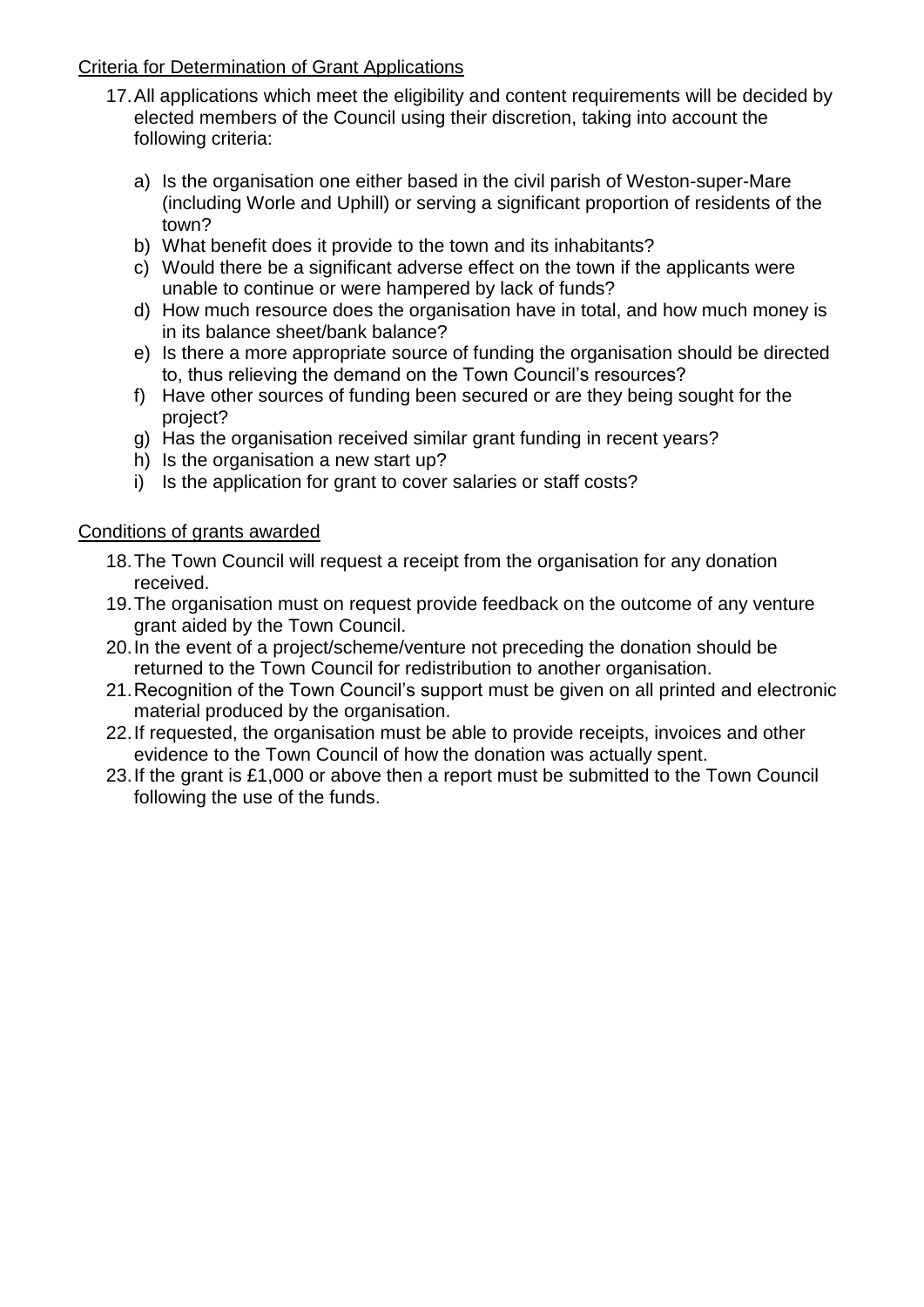#### **WESTON-SUPER-MARE TOWN COUNCIL Grant Scheme – Application Form**

This application form is necessarily general in nature and not all questions are appropriate to all organisations. However, all organisations should attempt to use the form to indicate the type of activities they are engaged in and to demonstrate financial need. If parts of the form are felt to be inappropriate a detailed case can be made under (9).

## **Form of Grant**

**The scheme is not intended as even a partial substitute for fund raising by local organisations. The scheme is intended to assist organisations where fund raising is difficult or who are just commencing activities.**

**Grant Guidelines attached please read carefully.**

## Requirements/details

**1. Name and address and telephone numbers of organisation and responsible officials.**

**2. Purpose and activities of organisation.**

- **3. How many people living in Weston-super-Mare will benefit directly from this project/activity? Details of how many of your members are from Westonsuper-Mare would be helpful.**
- **4. Details of additional fund raising activities/efforts to be made to raise funds.**